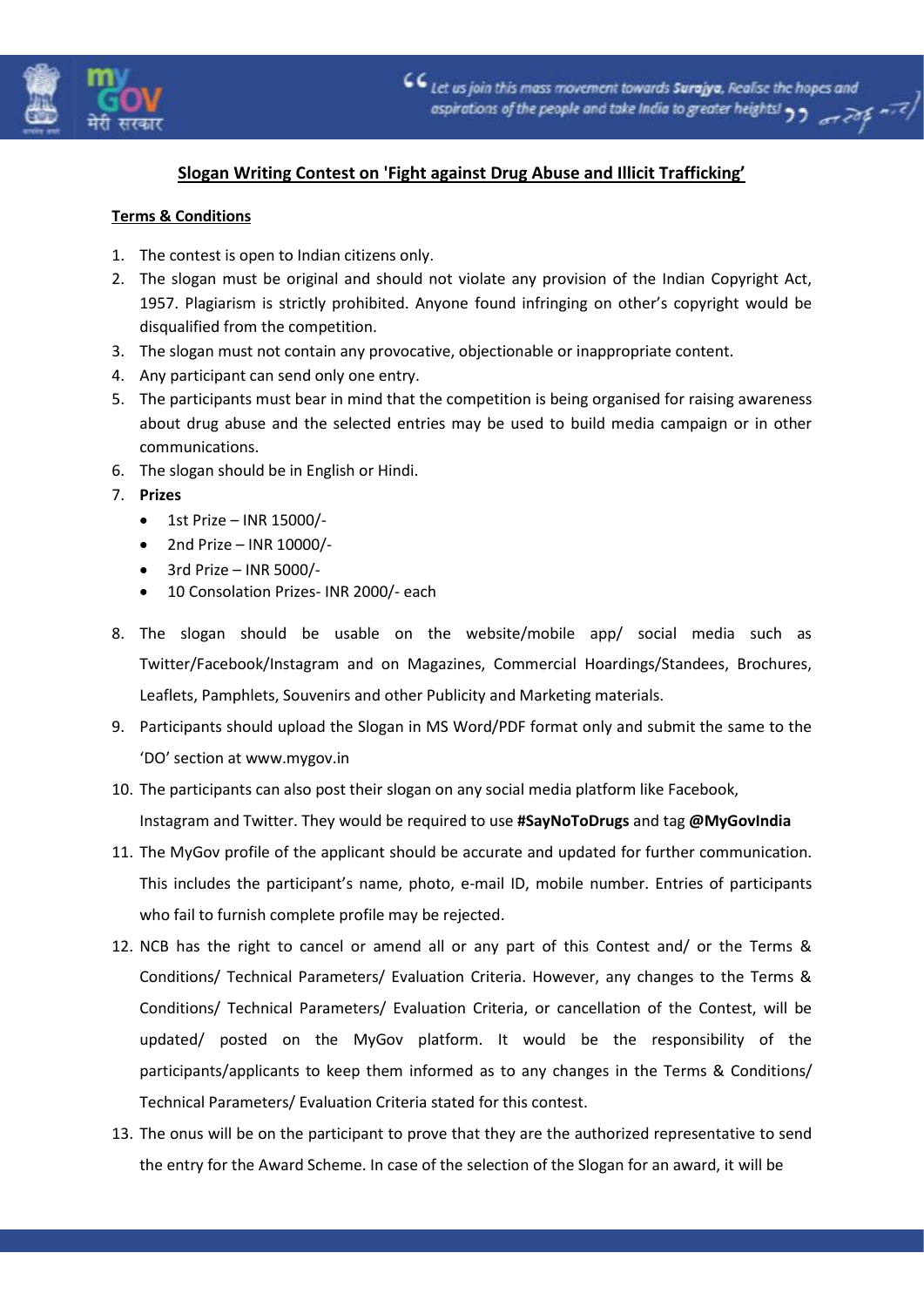

given to the participant only. NCB will, in no way, be responsible for any dispute, legal or otherwise, arising out of it. NCB will give the award money either online or through cheque only in the name of the participant/applicant.

- 14. In case of any copy right issues, the participant will be responsible to settle any legal proceedings arising out of it at their end.
- 15. All the entries fulfilling the terms and conditions would be assessed for award by a Selection Committee constituted by NCB.
- 16. The decision of the Selection Committee would be final and binding on all the participating contestants and no clarifications would be issued to any participants for any or their decisions.
- 17. NCB will have the right to use the prize winning slogan, whichever way it may consider suitable, including using it with or without a logo. The winner will not exercise any right over their slogan and shall not use it in any way.

## **स्रोगन रेखन प्रतिमोगगिा 'नशीरी दवाओॊ का दरुुऩमोग औय िस्कयी के खराप रडाई' ऩय**

## **तनमभ एवॊशिें**

1. **प्रतिमोगगिा के वर बायिीम नागरयकों के लरए खुरी है।**

2. **नाया भूर होना चाहहए औय बायिीम कॉऩीयाइट अगधतनमभ**, 1957 **के ककसी बी प्रावधान का उल्रॊघन न ककमा जाए। साहहत्यमक चोयी ऩूयी ियह सेप्रतिफॊगधि है। ककसी अन्म व्मत्ति के कॉऩीयाइट का उल्रॊघन कयनेवारेको प्रतिमोगगिा से अमोग्म घोषषि ककमा जाएगा।**

- 3. **स्रोगन भेंकोई बी उयिेजक**, **आऩत्यिजनक मा अनुचि साभग्री नहीॊहोनी चाहहए।**
- 4. **कोई प्रतिबागी के वर एक ही प्रषवत्टट बेज सकिा है।**

5. **प्रतिबागगमों को ध्मान हदरामा जािा हैकक प्रतिमोगगिा का आमोजन नशीरी दवाओॊके दरुुऩमोग के फायेभेंजागरूकिा** बढ़ाने के लए कया जा रहा है और चयनित प्र वष्टियों का उपयोग मी डया अ भयान या अन्य संचार के निर्माण में कया **जा सकिा है।**

6. **नाया अॊग्रेजी मा हहॊदी भेंहोना चाहहए।**

7. **ऩुयस्काय**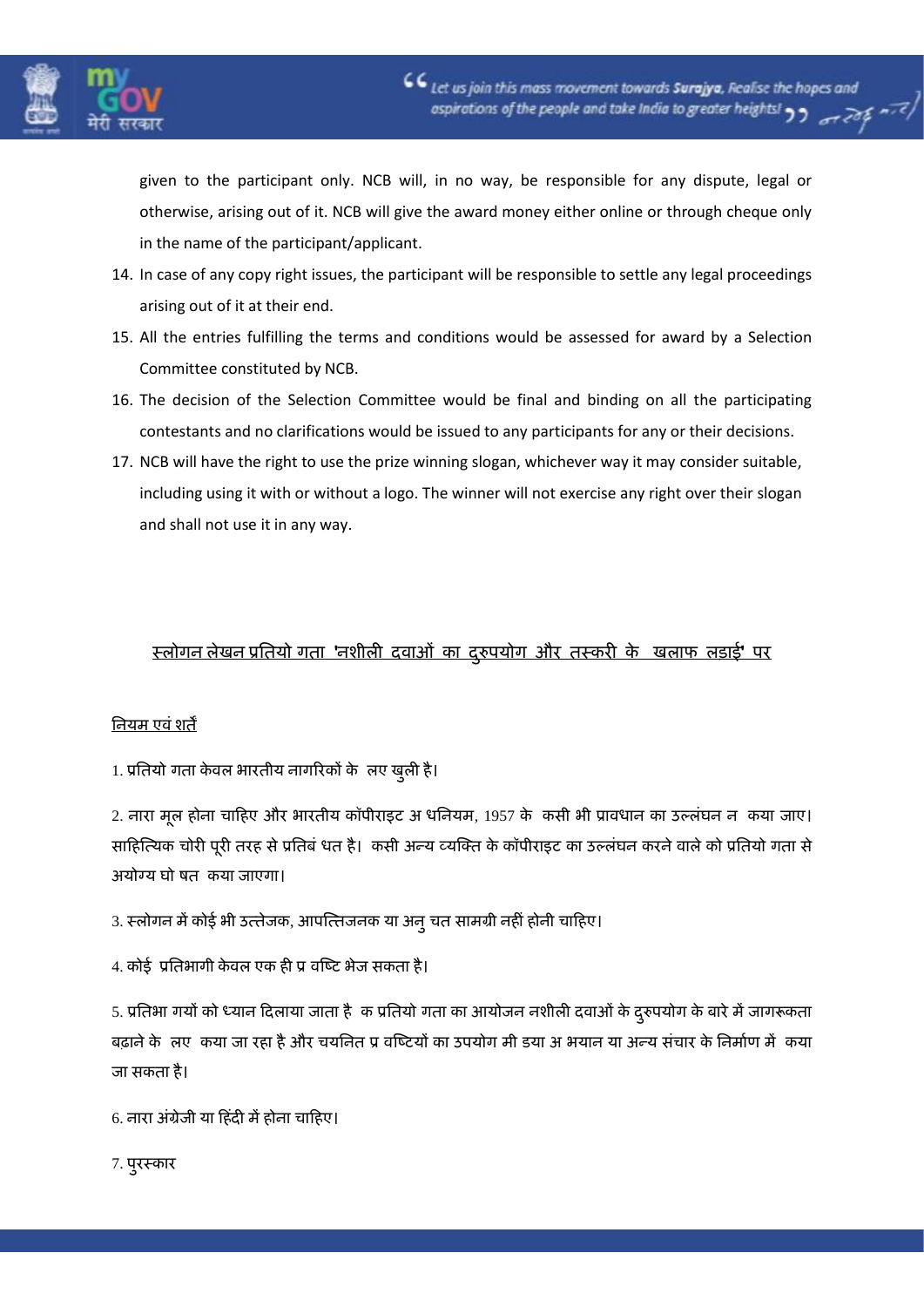

- **प्रथभ ऩुयस्काय** INR 15000 / -
- **दसू या ऩुयस्काय** INR 10000 / -
- **िीसया ऩुयस्काय** INR 5000 / -
- 10 **साॊयवना ऩुयस्काय** INR 2000 / **प्रयमेक**

8. **स्रोगन वेफसाइट** / **भोफाइर ऐऩ** / **सोशर भीडिमा जैसेट्षवटय** / **पेसफुक** / **इॊस्टाग्राभ औय भैगजीन्स**, **कभलशामर होडििंग्स** / **स्टैंि**, **ब्रोशय**, **रीपरेट**, **ऩैम्परेट**, **स्भारयका औय अन्म प्रचाय औय षवऩणन साभग्री ऩय प्रमोग कयनेमोग्म होना चाहहए।**

9. **प्रतिबागगमों को के वर एभएस विा**/ **ऩीिीएप पॉभेट भेंस्रोगन अऩरोि कयना होगा औय** www.mygov.in **ऩय** 'DO' **सेतशन भेंजभा कयना होगा।**

10. **प्रतिबागी पेसफुक**, **इॊस्टाग्राभ औय ट्षवटय जैसेककसी बी सोशर भीडिमा प्रेटपॉभाऩय बी अऩना नाया ऩोस्ट कय सकिे हैं। उन्हें**#SayNoToDrugs **औय टैग** @MyGovIndia **का उऩमोग कयना आवश्मक होगा।**

11. **आवेदक का** MyGov **प्रोपाइर आगेके सॊचाय के लरए सटीक औय अद्मिन होना चाहहए। इसभेंप्रतिबागी का नाभ**, **पोटो**, **ई**-**भेर आईिी**, **भोफाइर नॊफय शालभर है। ऩूणाप्रोफाइर प्रस्िुि कयनेभेंषवपर यहनेवारेप्रतिबागगमों के प्रवेश को अस्वीकाय ककमा जा सकिा है।**

12. NCB **को इस प्रतिमोगगिा के सबी मा ककसी बी हहस्सेको यद्द कयनेमा सॊशोगधि कयनेऔय** / **मा तनमभ औय शिों** / **िकनीकी भानकों** / **भूल्माॊकन भानदॊि का अगधकाय है। हाराॉकक**, **तनमभ औय शिें**/ **िकनीकी ऩैयाभीटय** / **भूल्माॊकन भानदॊि**, **मा प्रतिमोगगिा को यद्द कयनेका कोई बी ऩरयविान**, MyGov **भॊच ऩय अऩिेट** / **ऩोस्ट ककमा जाएगा। प्रतिबागगमों** / **आवेदकों की मह त्जम्भेदायी होगी कक वेइस प्रतिमोगगिा के लरए फिाए गए तनमभों औय शिों** / **िकनीकी भानकों** / **भूल्माॊकन भानदॊि भेंककसी बी फदराव के फायेभेंउन्हेंसूचि यखें।**

13. प्रतिभागी का यह दायित्व होगा क वे साबित करे क वे पुरस्कार योजना के लए प्र वष्टि भेजने के लए अ धकृत हैं। **ककसी ऩुयस्काय के लरए स्रोगन के चमन के भाभरेभें**, **मह के वर प्रतिबागी को हदमा जाएगा।** NCB **इससेउयऩन्न ककसी** भी ववाद, कानूनी अथवा अन्यथा के लए उत्तरदायी नही होगा। NCB प्रतिभागी / आवेदक के नाम पर या तो ऑनलाइन **मा चेक के भाध्मभ सेऩुयस्काय यालश देगा।**

14. **ककसी बी कॉऩी याइट के भाभरेभें**, **अॊि भेंहोनेवारी ककसी बी कानूनी कामावाही को तनऩटानेके लरए प्रतिबागी त्जम्भेदाय होगा।**

15. **तनमभ औय शिों को ऩूया कयनेवारी सबी प्रषवत्टटमों का भूल्माॊकन** NCB **द्वाया गहिि चमन सलभति द्वाया ककमा जाएगा।**